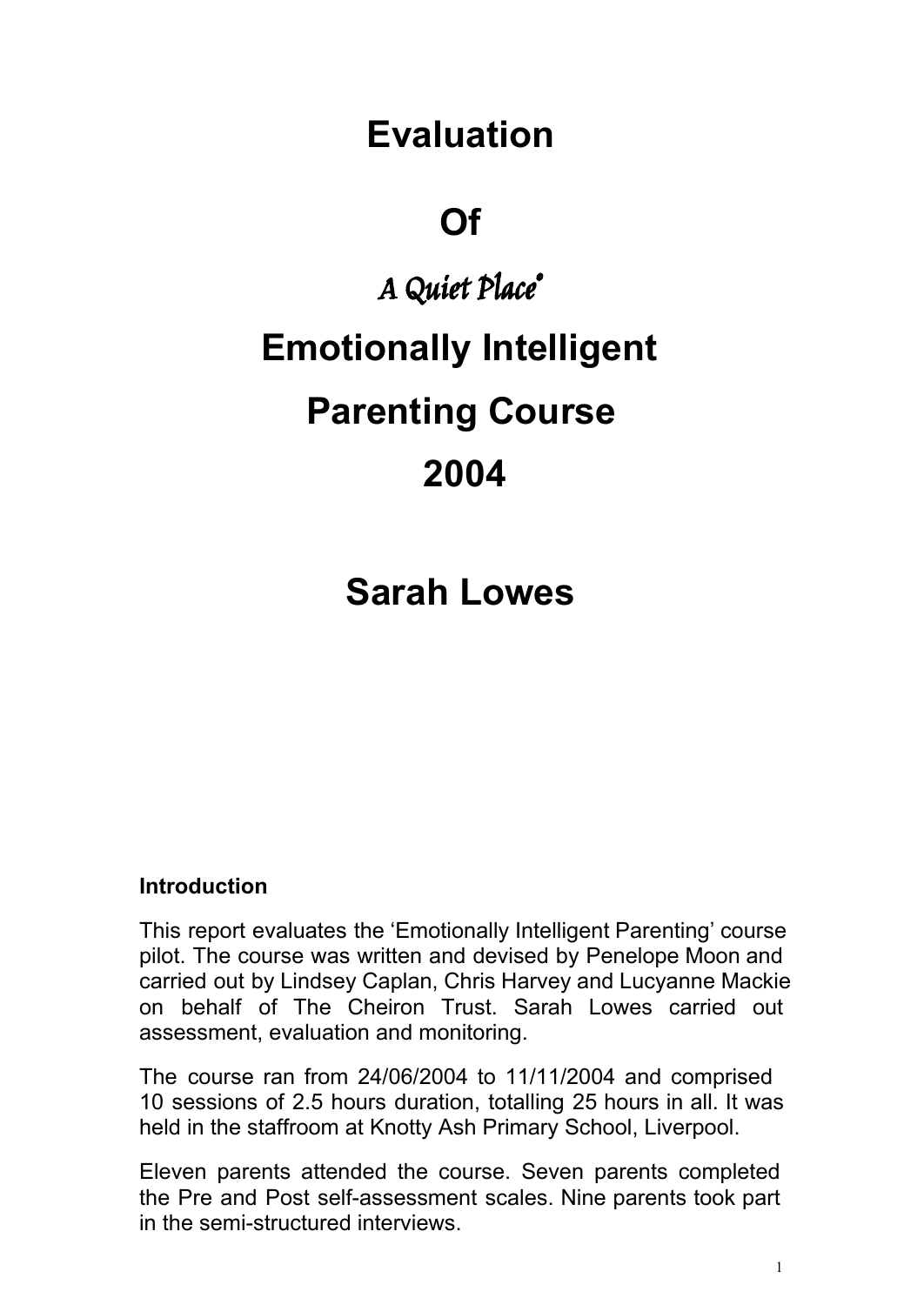#### **Gender bias**

All eleven parents who chose to attend the course were female. This was not intentional, as the course was open to any parent/carer with a child in the school.

#### **Sources of data**

Data was obtained from

- A questionnaire for parents which focussed on the potential for change regarding their view of themselves and also concerning their parenting skills and quality of relationships with their children.
- Semi-structured interviews with the parents.

#### **Reasons for attending the course**

Figure 1 shows that the most common reasons given by parents for attending the course were to improve their parenting skills and to understand their children better. Understanding themselves and their behaviour concerning their children was also frequently mentioned. These three reasons fitted in well with one of the stated aims of the course: '(to) build up self-esteem, confidence and communication skills in parents'*.* (Moon, P. *Emotionally Intelligent Parenting: A Few Thoughts*, The Cheiron Trust, 2004).



#### **Reasons for Attending the Course**

*Figure 1: Reasons for Attending the Course.*

Parents were asked to identify three qualities that they liked about themselves. The three most common qualities were: having good listening skills, being friendly and helpful.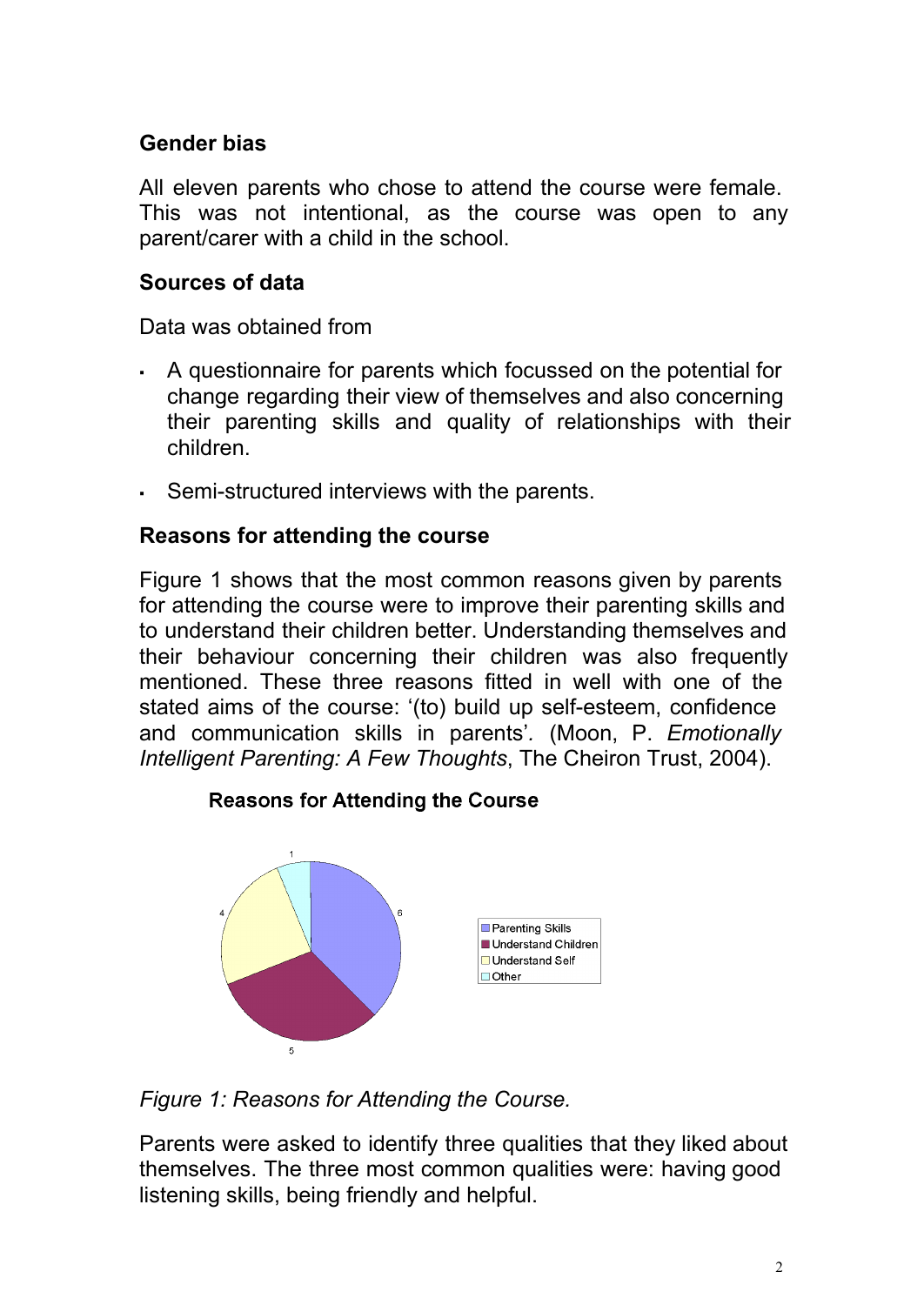Just under half of the parents could not find any positive qualities in themselves or only one. This is a clear indication of the low self-esteem experienced by a large proportion of the group.

| <b>Qualities Parents would Like</b><br>to Change in Themselves |                            |
|----------------------------------------------------------------|----------------------------|
| Feeling stressed                                               | Intolerance                |
| Feeling anxious                                                | Feeling short-tempered     |
| Lack of confidence                                             | Lack of empathy/compassion |

*Figure 2: Qualities Parents would like to Change in Themselves*

The qualities in Figure 2 seem to fall into two groups: those that refer to the parents' feelings about themselves e.g. lack of confidence, anxiety, stress; and those that refer to the parents' relationships with their children e.g. intolerance, short temper and lack of empathy. This indicates that this particular set of parents is the ideal target group for an emotionally intelligent parenting course.

| <b>Most Common Positive</b><br><b>Qualities of Children</b> |        |
|-------------------------------------------------------------|--------|
| Happy                                                       | Polite |
| Friendly                                                    | Loving |

*Figure 3: Most Common Positive Qualities of Children*

As Figure 3 indicates all the parents were able to find positive qualities in their children. This suggests that the basic parent/child relationship is healthy and has the potential to respond well to any positive changes and strategies prompted by the parenting course.

| <b>Most Common Qualities</b><br>which Parents wish Children<br>to Change |                         |
|--------------------------------------------------------------------------|-------------------------|
| Lack of confidence                                                       | Lack of appreciation    |
| Propensity for arguing                                                   | Not listening to parent |

*Figure 4: Most Common Qualities, which Parents wish Children to*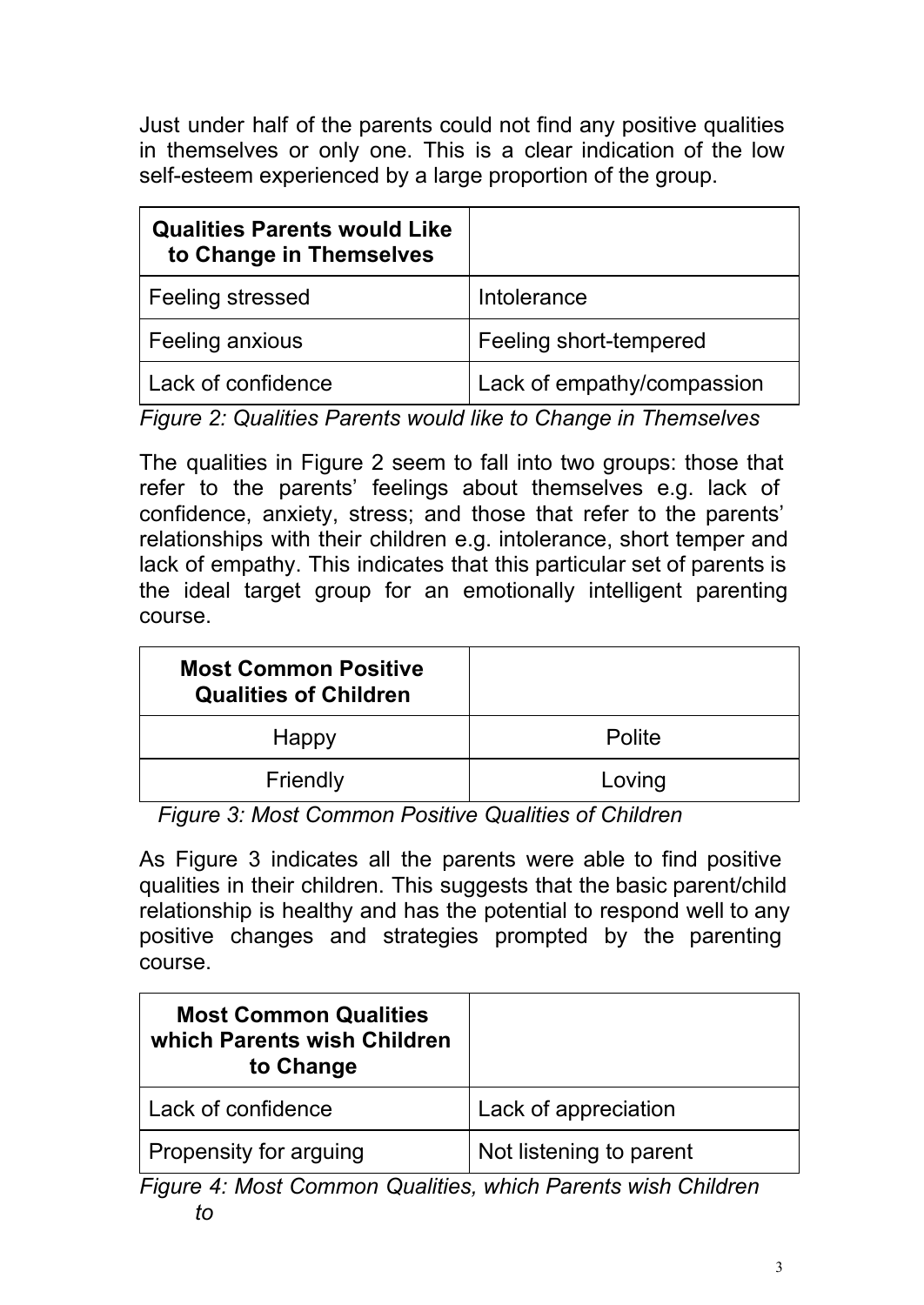#### *Change*

Figure 4 lists three qualities which the parents wish their children to change and *which they also wish to change in themselves*: lack of confidence; arguing/short temper; lack of appreciation/lack of empathy. Although the qualities do not equate exactly in two cases, the meaning of the terms is similar enough to be striking. It is possible that if the parents can be successful in their aim of becoming more self aware - more 'emotionally intelligent' by progressing through the course, then they may have much more likelihood of being able to help their children transform as regards these issues.

It is unclear as to whether the parents were conscious that they were identifying undesirable qualities in their children which matched those in themselves, but the likelihood is that they were not.

#### **Specific parenting Issues**

Three main issues were highlighted prior to the course: consistency, anger management, and communication. Consistency was broken down into three further areas: bedtimes, mealtimes, and going out.

Parents were asked to rate themselves on a separate numerical scale for each issue. They completed this task twice: once at the beginning of the course and once at the end. The scale measured from 0 -10, where  $0 =$  poor and  $10 =$  excellent. Eleven parents attended the course and seven returned questionnaires with completed numerical scales.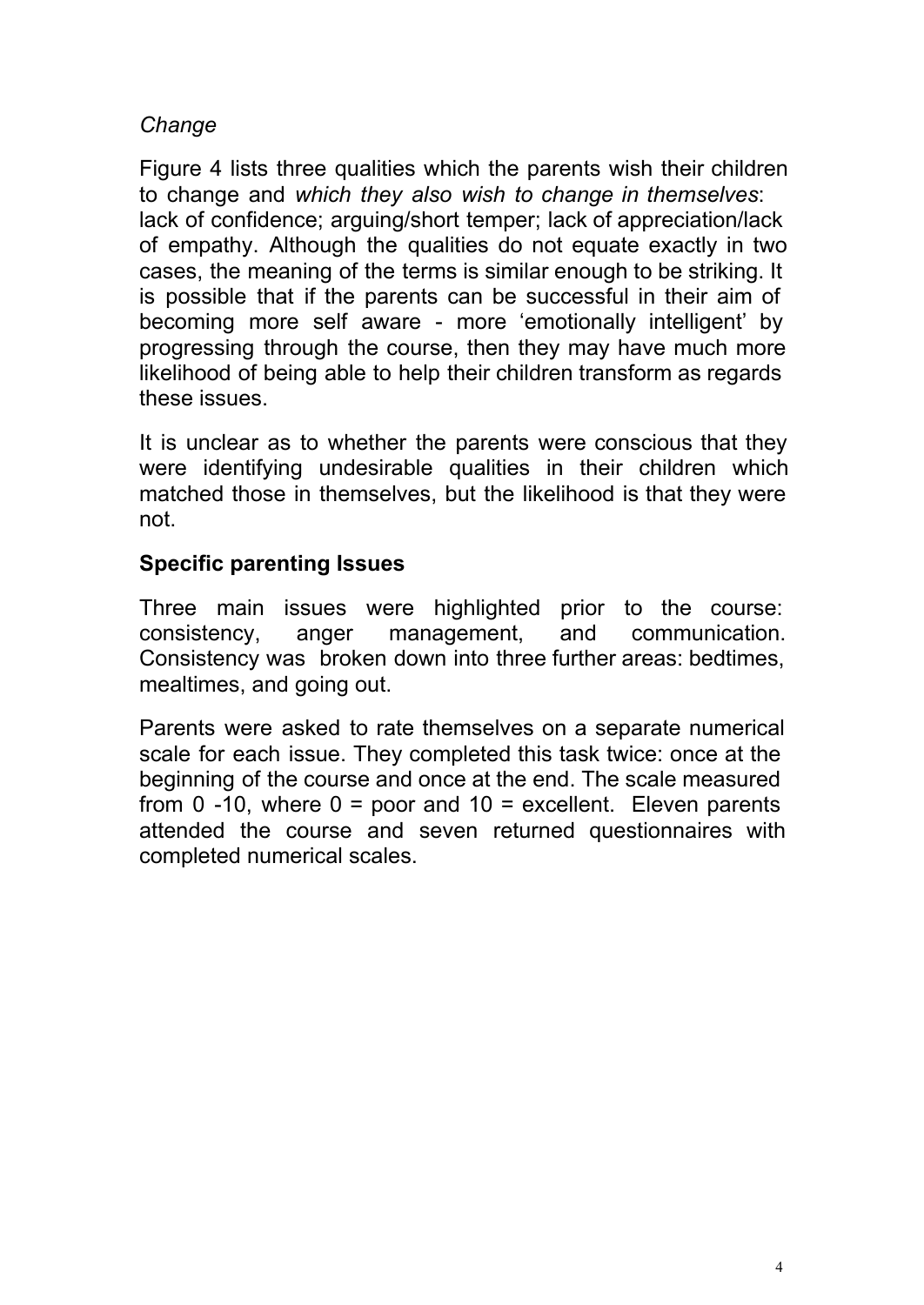# **Consistency**

## **Bedtimes**



*Figure 5: Bedtime Self-Assessment.* 

Figure 5 shows that 6 out of 7 parents experienced an improvement in the consistency with which they were able to deal with their children's' bedtimes. Parent B did not improve as she had already rated herself as a 10. Parent E experienced the most benefit and rated herself as moving three points up the scale.

### **Mealtimes**



**Figure 6: Mealtimes Self-Assessment.** 

Figure 6 shows that 5 out of 7 parents experienced an improvement in their consistency when managing their children's behaviour at mealtimes. Parents D and E did not improve but had already rated themselves as average or above average. Parents F and G experienced the most benefit and rated themselves as moving four points up the scale respectively.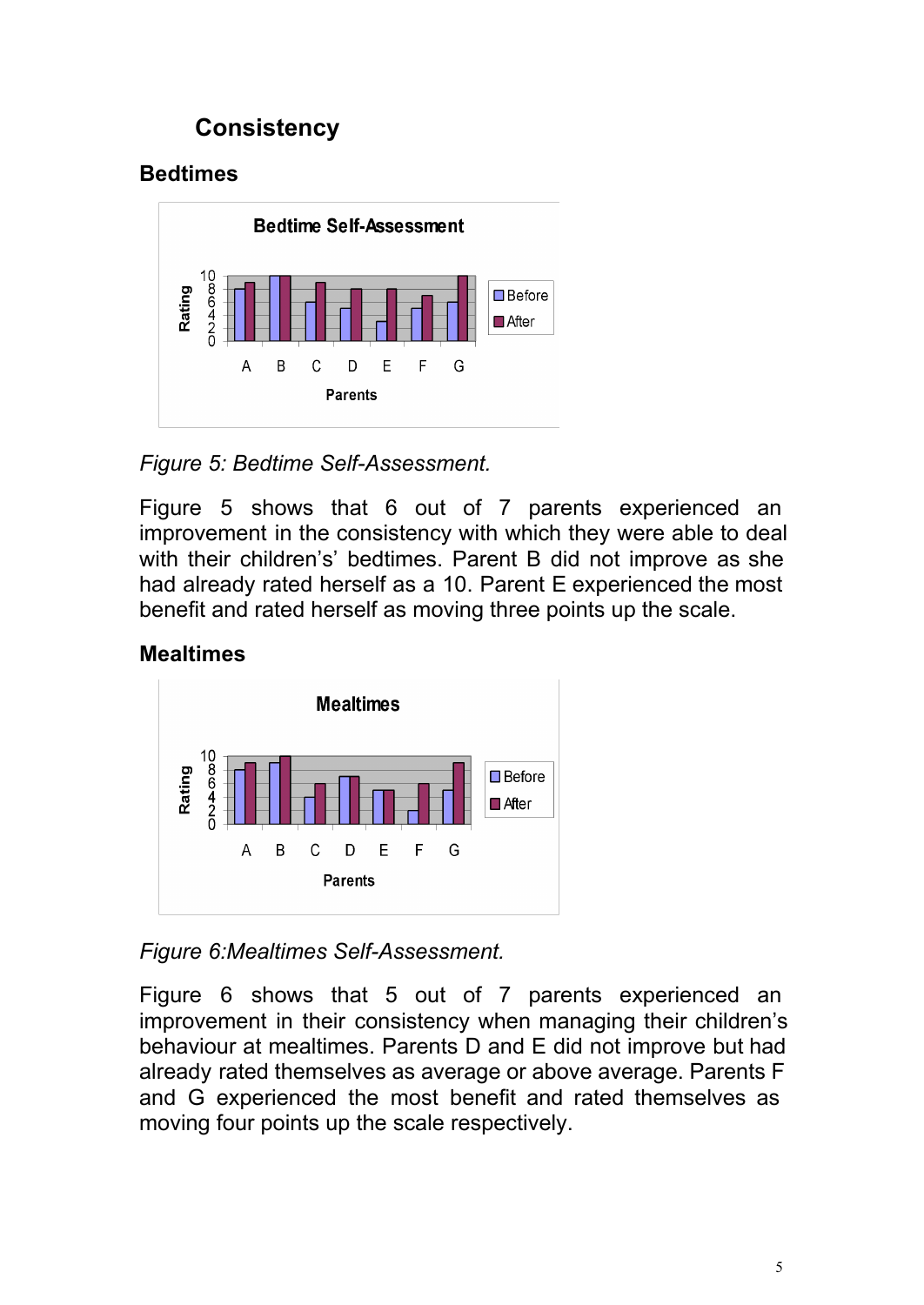

**Going out with Child**

*Figure 7: Going Out SelfAssessment*

Figure 7 shows that 4 out of 7 parents experienced an improvement in their consistency when dealing with their children's behaviour outside the home environment. Parents A, D and E did not experience any improvement in this area and had already rated themselves as being above average. Parent G experienced the greatest benefit and rated herself as having moved four points up the scale.



**Personal Anger Management**

*Figure 8: Anger Management Self-Assessment.* 

Figure 8 shows that every parent experienced an improvement in their ability to manage their anger with their children. Parent E experienced the greatest benefit with a four-point move up the scale.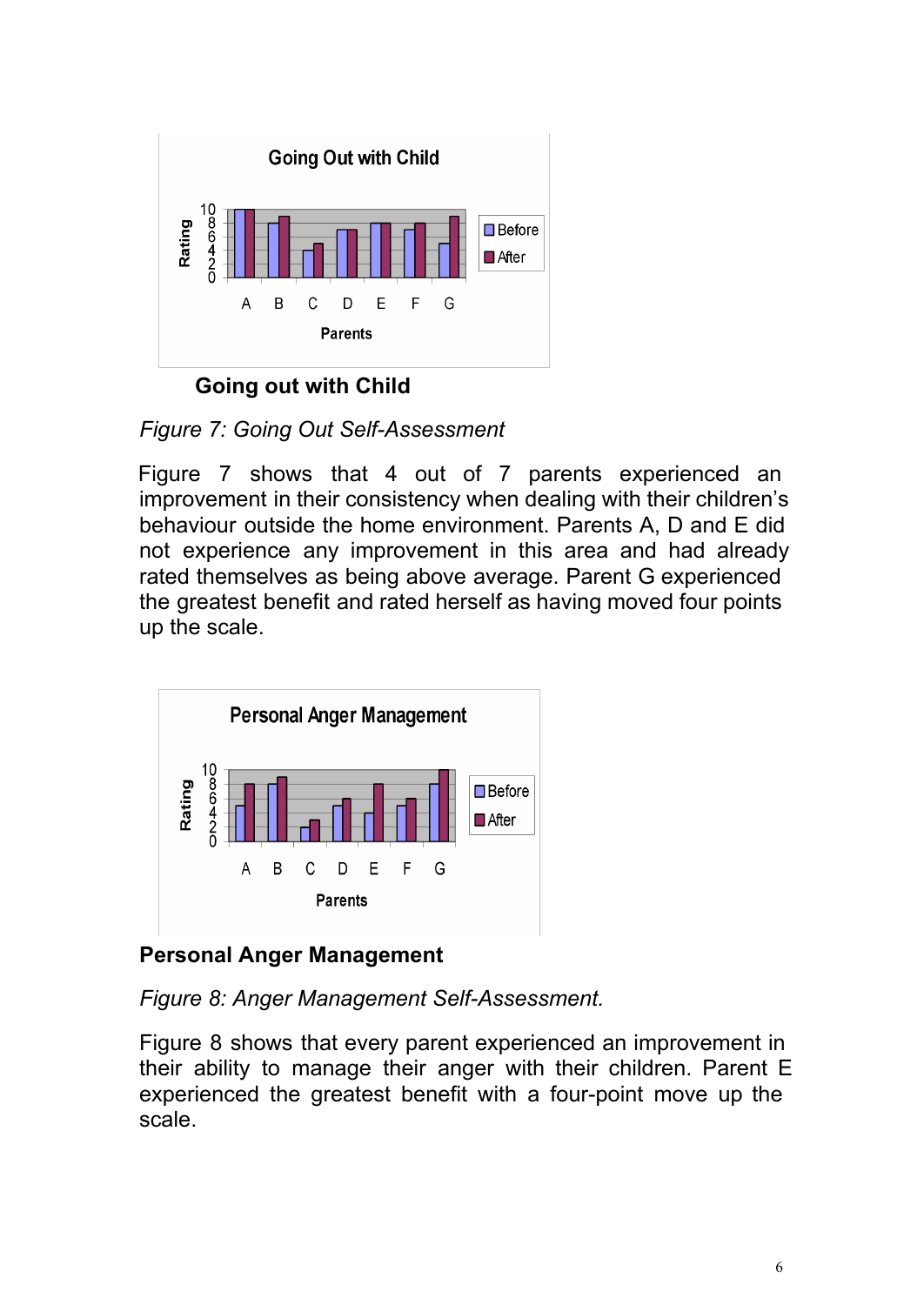

**Communication**

*Figure 9: Communication Self-Assessment.* 

Figure 9 shows that 6 out of 7 parents experienced an improvement in their ability to communicate effectively with their children. Parent D did not experience any benefit and had already rated herself as being above average in this respect. Parent C experienced the greatest benefit with a five-point move up the scale.

# **General Parenting Skills**



*Figure 10: Parenting Skills Self-Assessment.* 

Figure 10 shows that 6 out of 7 parents felt that they had experienced an overall improvement in their parenting skills as a whole. Parent D claimed not to have experienced any overall improvement and rated herself as remaining at point 5 on the scale. She had, however, rated herself as having experienced a 3-point improvement in the consistency with which she handled bedtimes and a 1-point improvement in her ability to manage her anger.

Parent E rated herself as having experienced the greatest overall improvement with a 4 point move up the scale, whilst parents A, C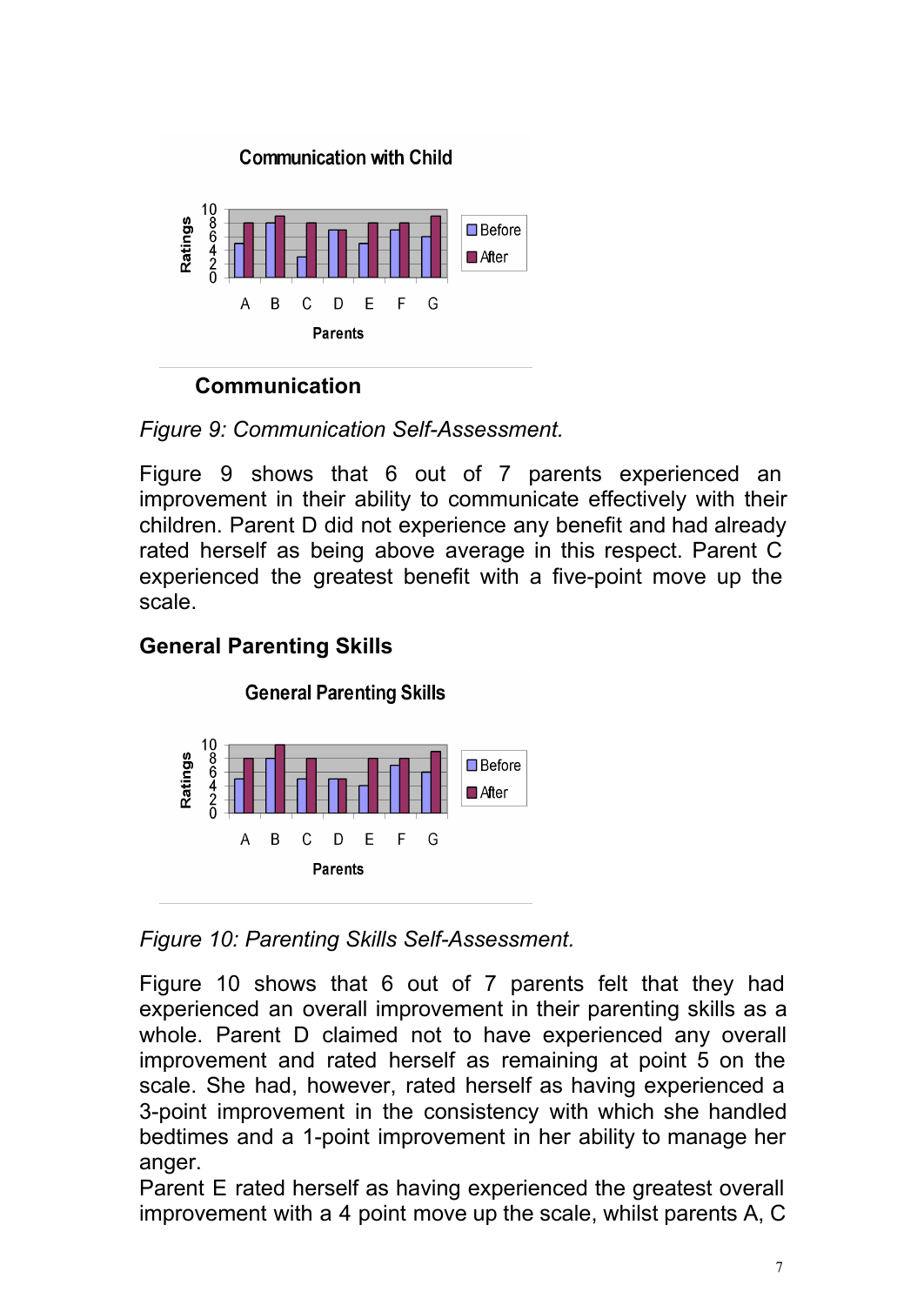and G all rated themselves as having moved 3 points up the scale. None of the parents rated themselves as having slipped down the scale in any of the categories. By the end of the course 6 out of 7 rated their parenting skills as well above average with 1 at average.

## **Interview Questions**

Nine parents out of the eleven attending the course were asked a series of five interview questions. Two parents were unable to attend due to illness and work commitments.

**Question One:** *Did you find any of the following techniques effective: anchoring, breathing techniques, guided Guardian Angel relaxation, relaxation CD?*

| <b>Most</b><br>effective<br>relaxation<br>techniques |                                |                     |                      |
|------------------------------------------------------|--------------------------------|---------------------|----------------------|
| anchoring                                            | <b>Breathing</b><br>techniques | Angel<br>relaxation | <b>Relaxation CD</b> |
|                                                      | ხ                              |                     | h                    |

*Fig.11: Most Effective Relaxation Techniques*

Here is a selection of parents' comments concerning question one:

#### **Parents' comments on course relaxation techniques**

"The more I got into the anchoring, the more it worked."

"You've got to work on these techniques yourself at home."

"The Guardian Angel relaxation was really good."

"Feeling safe and secure is important. I got used to that particular room."

"Every time we did a relaxation, I felt I was sinking and shrinking  $\overline{\phantom{a}}$ it was lovely."

"The chakra one had too much information in it. I couldn't remember the colours."

*Fig, 12: Parents' Comments on Course Relaxation Techniques.*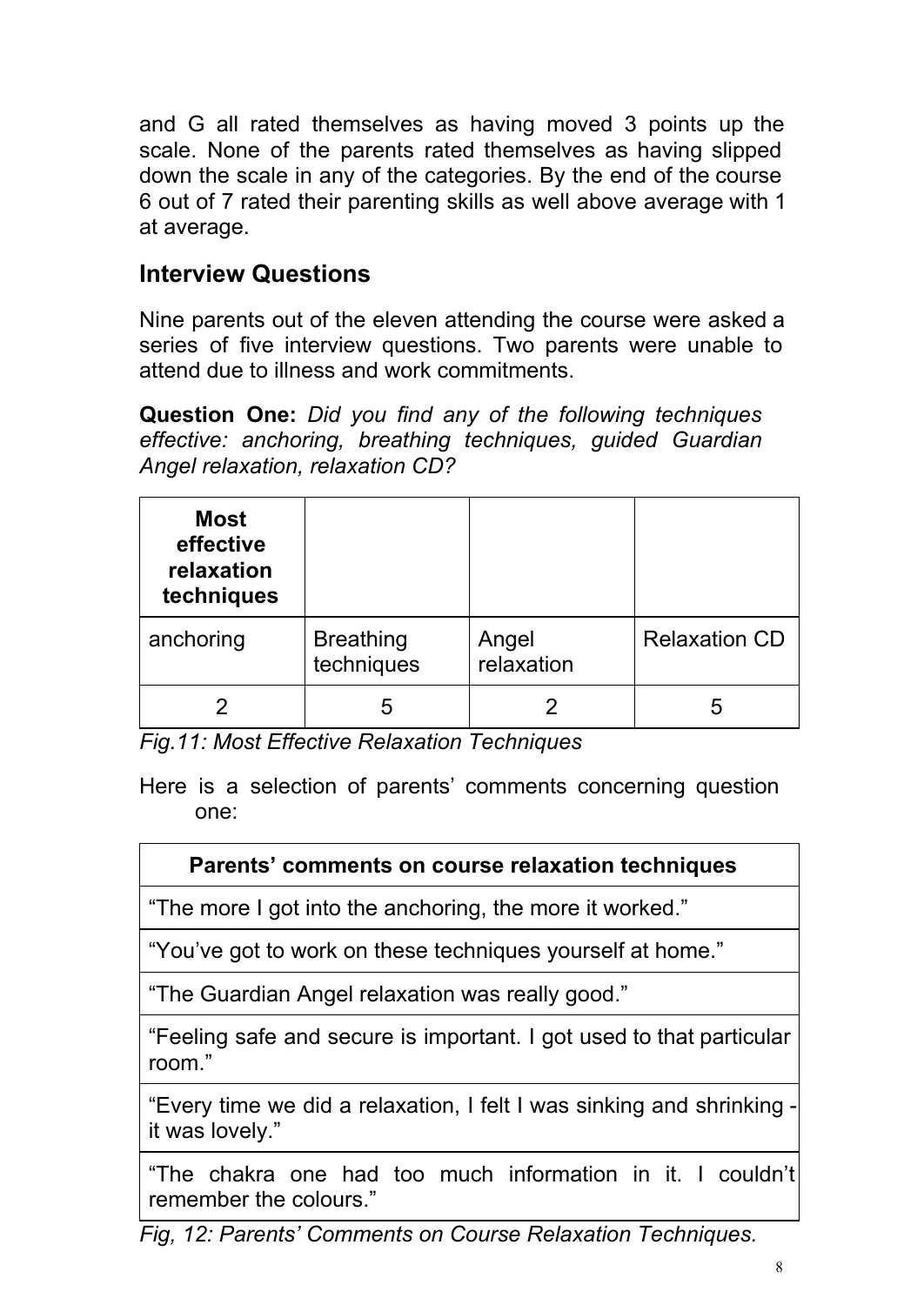The parents have highlighted breathing techniques and the relaxation CD as being the most effective. They refer to this again in Figures 16 and 17. It seems that the breathing techniques provide an immediate strategy for stressful situations while the thrice-weekly use of the relaxation CD creates long-term effects of general calmness.

#### **Question Two:** *Which homework sessions worked best for you?*

| <b>Most</b><br>effective<br>homework<br>sessions |                             |                             |                      |
|--------------------------------------------------|-----------------------------|-----------------------------|----------------------|
| Reading with<br>child                            | Smiling/benefit<br>of doubt | <b>Baking with</b><br>child | <b>Relaxation CD</b> |
|                                                  |                             |                             |                      |

| <b>Most</b><br>effective<br>homework<br>sessions |                                   |                                              |                                          |
|--------------------------------------------------|-----------------------------------|----------------------------------------------|------------------------------------------|
| Looking at<br>nature with<br>child               | Finding a<br>personal<br>treasure | Space Journey<br>relaxation CD<br>with child | Swimming<br>and/or walking<br>with child |
|                                                  |                                   |                                              |                                          |

*Fig.13: Most Effective Homework Sessions*

Here is a selection of parents' comments concerning question two:

| <b>Parents' comments on homework sessions</b>                  |
|----------------------------------------------------------------|
| "I enjoyed most of the homework sessions."                     |
| "I liked the smiling one – I got a lot of positive results."   |
| "I liked ones where you didn't have to write anything down."   |
| "I liked the benefit of the doubt/smiling one – it was funny!" |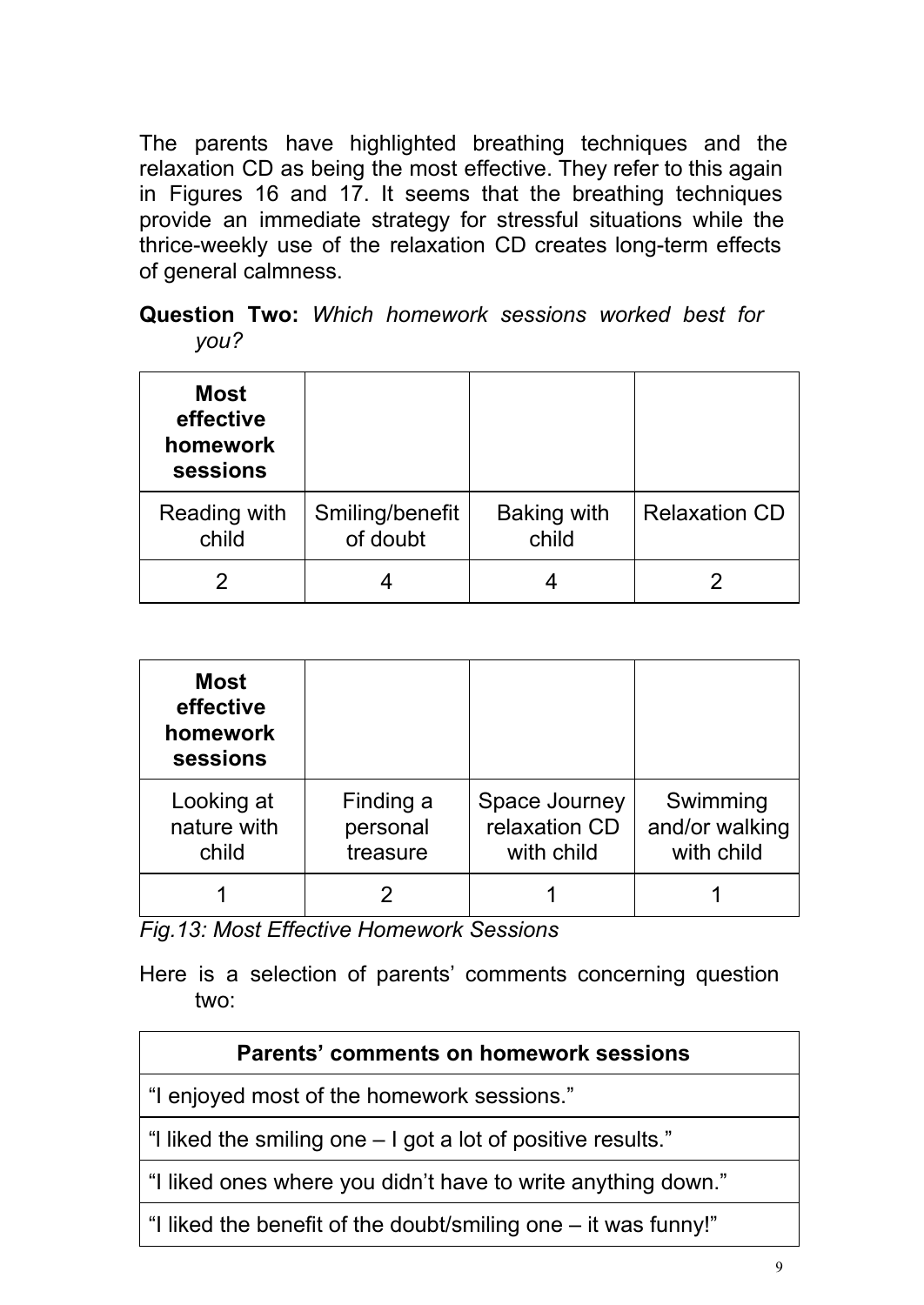#### *Fig.14: Parents' Comments on Homework Sessions*

Baking a cake and smiling and giving others the benefit of the doubt were chosen as the most effective homework sessions. As this group began with a noticeable lack of self- esteem, (see discussion of Fig. 2), it seems that the quick and simple act of giving and receiving smiles has had the general effect of increasing their confidence.

**Question three:** *Which parts of the course worked best for you as regards helping you to develop a positive relationship with your child?*

| Most effective parts of<br>course re parent/child<br>relationship |                             |
|-------------------------------------------------------------------|-----------------------------|
| Learning to relax                                                 | Learning to understand self |
| 'n                                                                |                             |
|                                                                   |                             |

*Fig.15: Most Effective Parts of Course re Parent/Child Relationship*

Here is a selection of parents' comments concerning question three:

#### **Parents' comments on most effective parts of course re parent/child relationship**

"Taking a closer look at what we eat and how it can affect how we feel really helped me."

"I learned to step back a bit when I was having a really difficult situation with the children."

"I don't shout any more. I liked the bit which helped me to realise which mode I was in – Parent, Adult or Child."

"Looking at my recollections from childhood helped me to see what I was putting onto my own children."

"I took a good look at myself."

"I learned to walk away and count and then sort the children out one by one."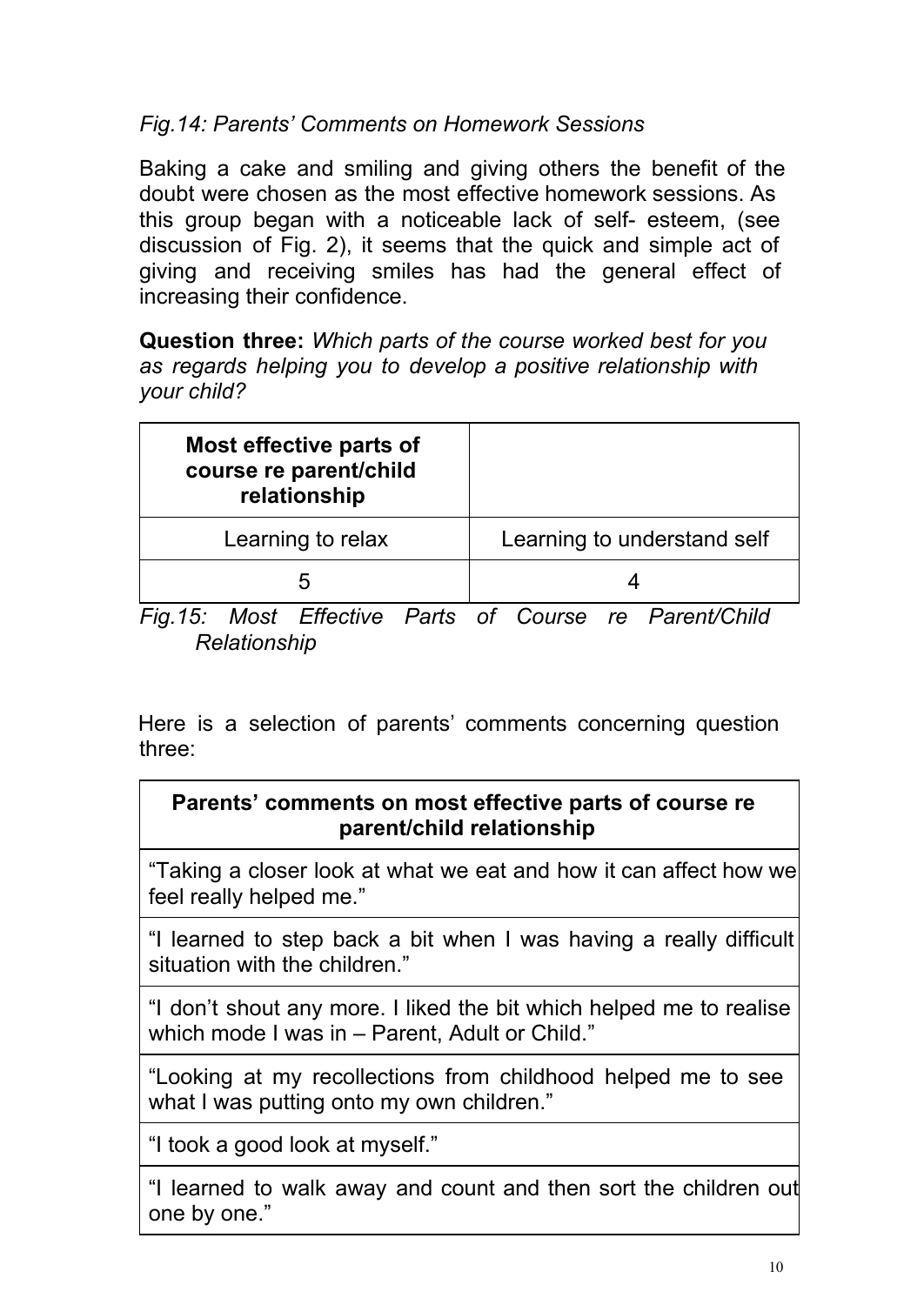"Learning to breathe deeply relaxed me and made me more able to deal with the problem/circumstance."

"I learned to calm myself down and walk away instead of screaming at the children."

"I've started trying to step back and stay calmer."

*Fig.16: Parents' Comments on Most Effective Parts of Course re Parent/Child Relationship.*

The parents' replies to this question prioritised learning to relax and understand themselves as having had the greatest beneficial effect on their relationships with their children. This course has a sustained and varied weekly emphasis on relaxation which has added greatly to the participants' success in improving their parenting skills. This can be evidenced by their comments (see Fig.17).

**Question Four:** *Which parts of the course did you enjoy most or find most useful for yourself?*

| <b>Most</b><br>enjoyable/us<br>eful parts of<br>course for<br>self |               |                               |                          |
|--------------------------------------------------------------------|---------------|-------------------------------|--------------------------|
| Massage                                                            | Time for self | Sharing with<br>other parents | Relaxation<br>techniques |
|                                                                    |               |                               |                          |

*Fig.17: Most Enjoyable/Useful Parts of Course for Self.*

Here is a selection of parents' comments concerning question four:

#### **Parents' comments on most enjoyable/useful parts of course for self**

"Just the fact that Thursday morning is *our* time – I liked all of it."

"Every session because that was my time for myself."

"All of it – it's been fabulous."

"Having time for ourselves, guaranteed for ten weeks."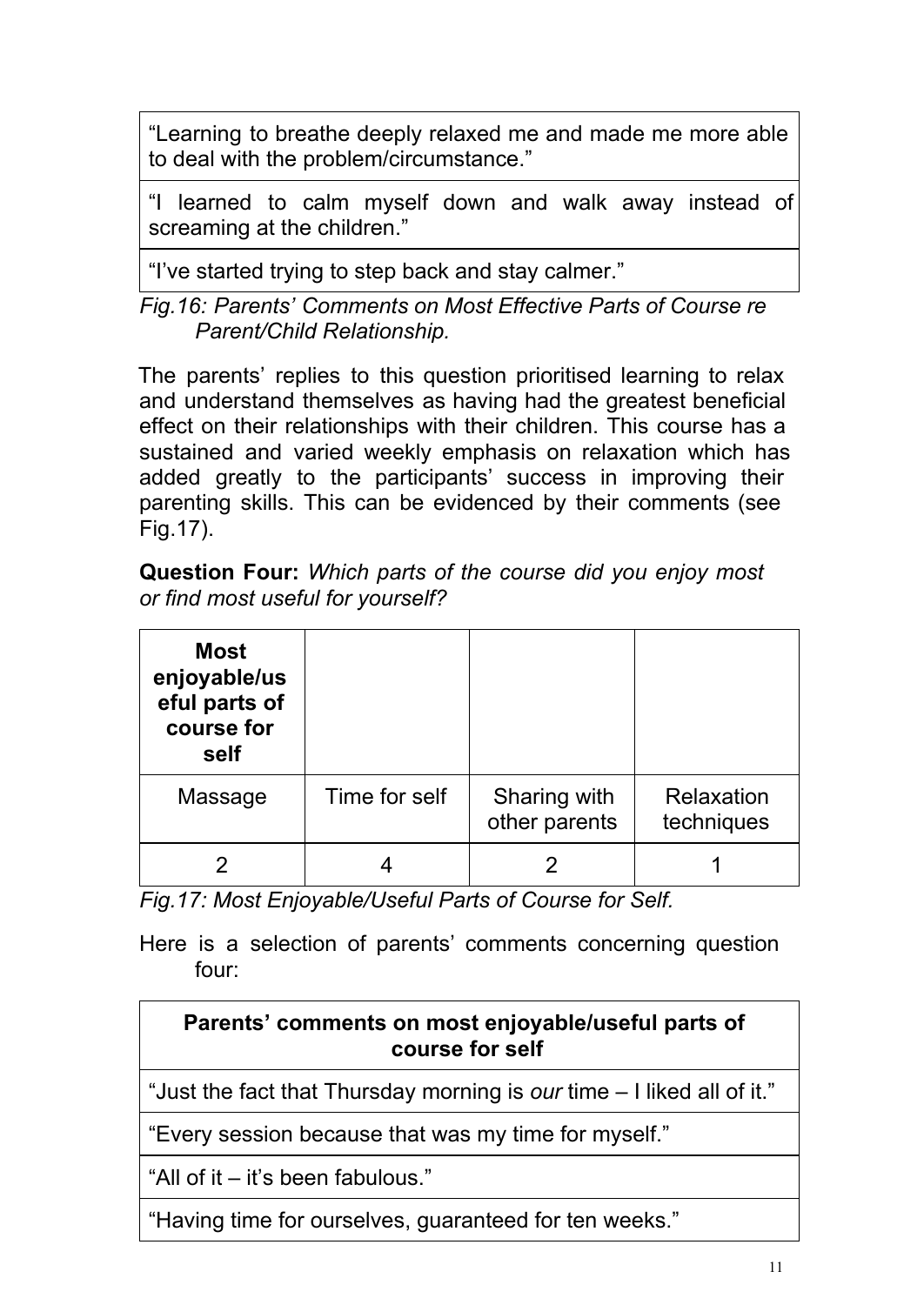"Being with people who are all in the same boat, having a laugh and a cry."

"If you've had a bad day with the kids, you find out that you're not the only one who's shouting at them at 7 o'clock in the morning!"

"We would never have spoken to each other normally and now we know each other well and we've found things in common that we never knew about."

*Fig.18: Parents' Comments on Most Enjoyable/Useful Parts of Course for Self.*

Parents' replies indicate that having time for themselves, (involving massage, relaxation etc), and sharing their problems and feelings with other parents have been of the greatest value as regards personal development. The course facilitators must have carefully created the opportunity for these intimate exchanges to take place, as an atmosphere of trust and acceptance would be essential.

#### **Question Five:** *What would you like to change about the course?*

Eight out of the nine parents said that they did not wish to change anything about the course. One parent complained that a particular session had encompassed such varying activities that she had found it "a rollercoaster of emotions."

Here is a selection of parents' comments concerning question five:

#### **Parents general comments concerning the end of the course**

"It was a great balance. We just wish it would carry on every week."

"I loved all of it – I wish it was running for longer."

"It was a brilliant ten weeks."

"I don't want to change anything about the course except that I'd like it to carry on!"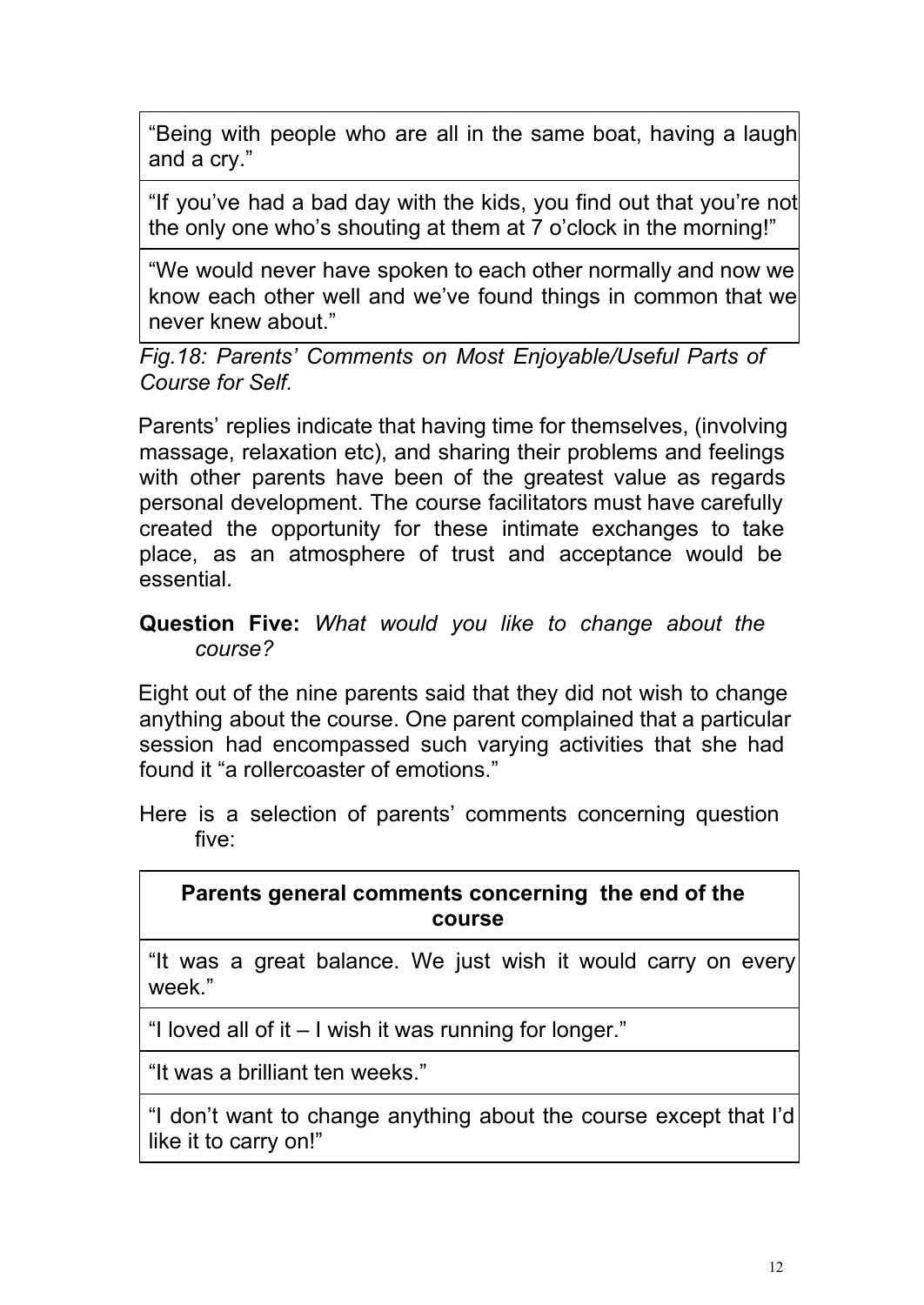"It was great to know that for ten Thursdays I had 'my time' and that it was a time that benefited my children and family too – it was something to look forward to."

*Figure 19: Parents' Comments Concerning the End of the Course*

## **Conclusion**

The aim of this course was to produce more emotionally intelligent parents, raise the participants' confidence and self esteem and improve their communication skills with their children.

The parents themselves identified their problems as lying in these particular areas at the beginning of the course (see Fig.2 below).

| <b>Qualities Parents would Like</b><br>to Change in Themselves |                            |
|----------------------------------------------------------------|----------------------------|
| Feeling stressed                                               | Intolerance                |
| Feeling anxious                                                | Feeling short-tempered     |
| Lack of confidence                                             | Lack of empathy/compassion |

*Figure 2: Qualities Parents would like to Change in Themselves*

Figure 16 (see below), from the end of the course, provides a contrast with the initial self-assessment of Figure 2 and suggests that the aims have been realised.

#### **Parents' comments on most effective parts of course re parent/child relationship**

"Taking a closer look at what we eat and how it can affect how we feel really helped me."

"I learned to step back a bit when I was having a really difficult situation with the children."

"I don't shout any more. I liked the bit which helped me to realise which mode I was in - Parent, Adult or Child."

"Looking at my recollections from childhood helped me to see what I was putting onto my own children."

"I took a good look at myself."